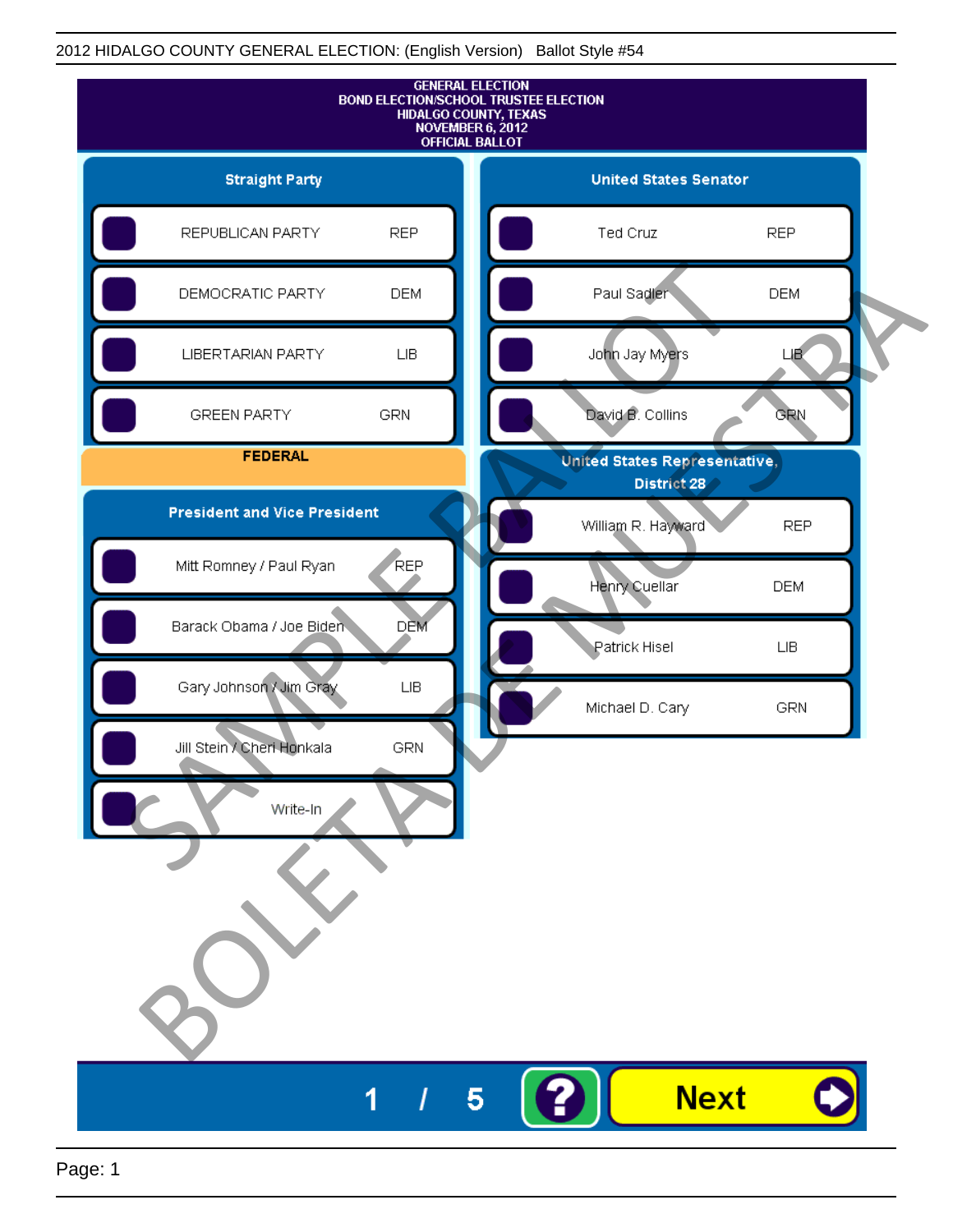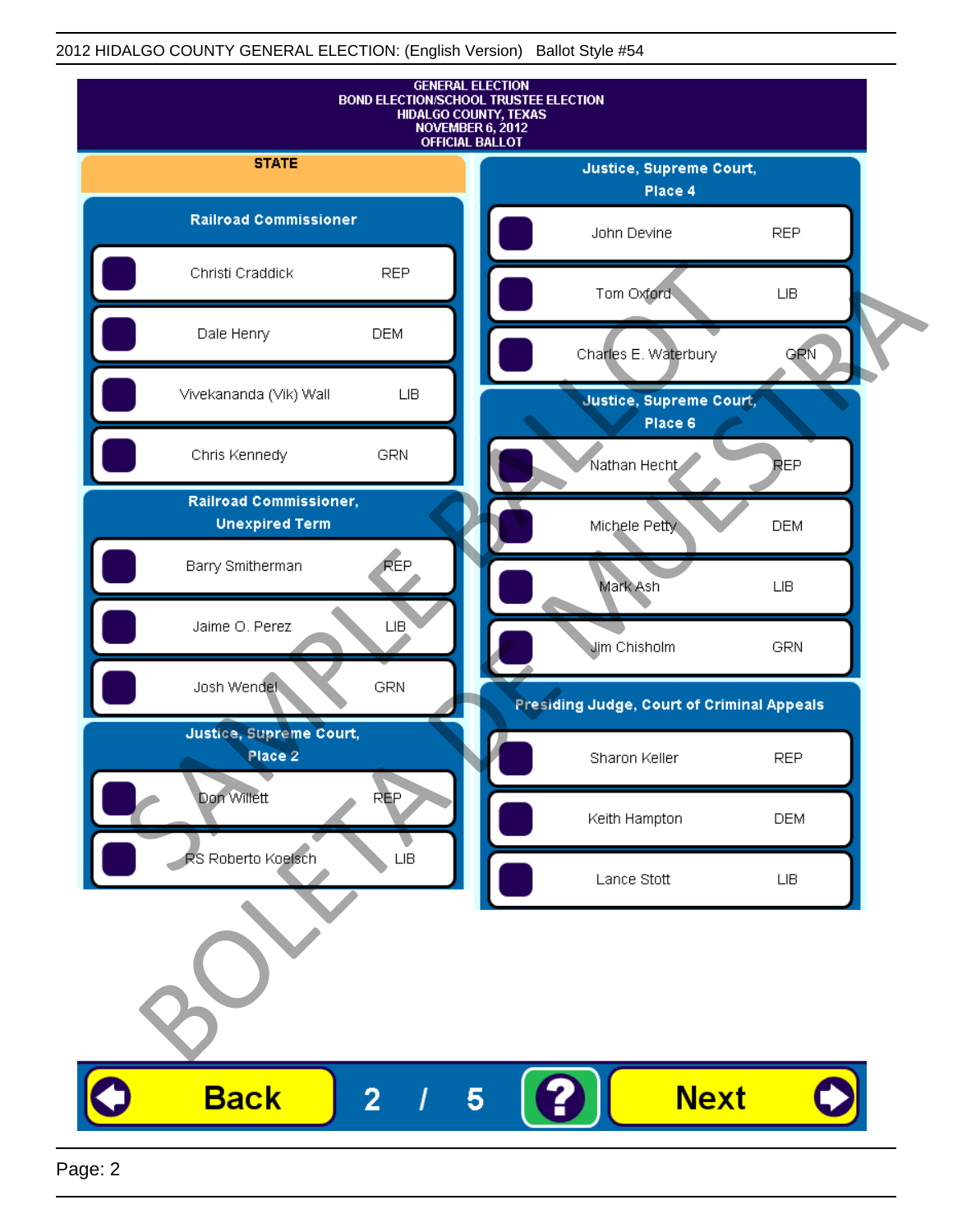

Page: 3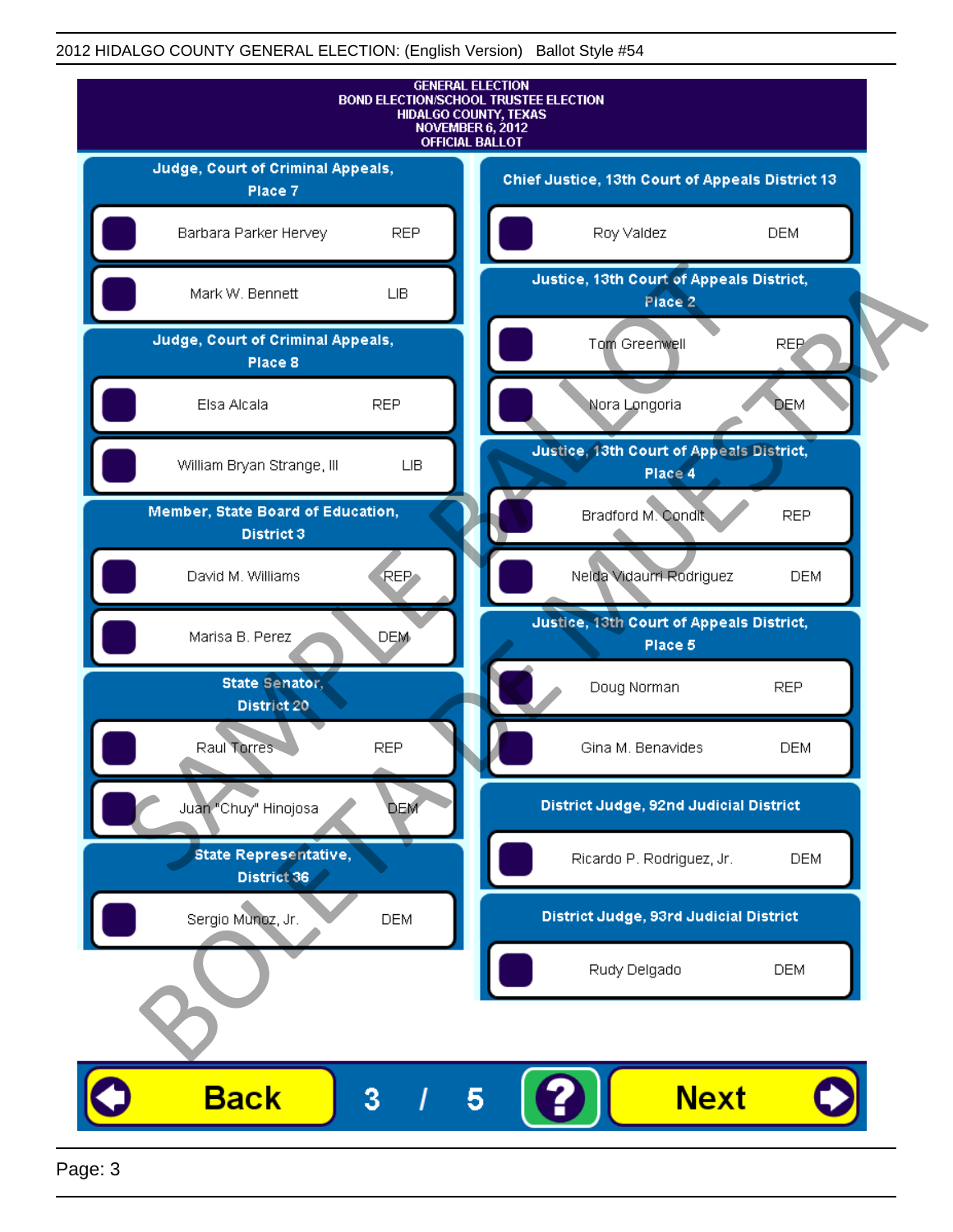|                                         | <b>GENERAL ELECTION</b><br><b>BOND ELECTION/SCHOOL TRUSTEE ELECTION</b><br>HIDALGO COUNTY, TEXAS<br>NOVEMBER 6, 2012<br><b>OFFICIAL BALLOT</b>                                     |
|-----------------------------------------|------------------------------------------------------------------------------------------------------------------------------------------------------------------------------------|
| District Judge, 139th Judicial District | <b>HIDALGO COUNTY DRAINAGE DISTRICT NUMBER ONE</b>                                                                                                                                 |
| Bobby Flores                            | <b>BOND ELECTION</b><br><b>DEM</b>                                                                                                                                                 |
| District Judge, 332nd Judicial District | THE ISSUANCE OF \$184,000,000.00 IN BONDS AND THE<br>LEVYING OF THE TAX IN PAYMENT THEREOF FOR<br><b>IMPROVEMENTS TO THE DRAINAGE DISTRICT'S STORM.</b><br><b>DRAINAGE SYSTEM?</b> |
| Mario E. Ramirez                        | <b>DEM</b>                                                                                                                                                                         |
| District Judge, 389th Judicial District | <b>FOR</b>                                                                                                                                                                         |
| Letty Lopez                             | <b>AGAINST</b><br><b>DEM</b>                                                                                                                                                       |
| District Judge, 398th Judicial District | <b>HIDALGO INDEPENDENT SCHOOL DISTRICT</b><br>FOR SCHOOL BOARD TRUSTEE                                                                                                             |
| Aida Salinas-Flores                     | Place No. 1<br><b>DEM</b><br>Victor M Peña                                                                                                                                         |
| District Judge, 430th Judicial District | Blanca Lara                                                                                                                                                                        |
| Israel Ramon, Jr.                       | <b>DEM</b><br>FOR SCHOOL BOARD TRUSTEE                                                                                                                                             |
| District Judge, 449th Judicial District | Place No. 2                                                                                                                                                                        |
| Jesse Contreras                         | Blas Quiroga Jr.<br><b>DEM</b>                                                                                                                                                     |
| <b>COUNTY</b>                           | Raymundo (Ray) Martinez                                                                                                                                                            |
| <b>Sheriff</b>                          | FOR SCHOOL BOARD TRUSTEE<br>Place No. 4 UNEXPIRED                                                                                                                                  |
| Robert Caples                           | Mentor Cantu<br><b>REP</b>                                                                                                                                                         |
| Guadalupe "Lupe" Trevino                | Norma Garza-Torres<br><b>DEM</b>                                                                                                                                                   |
|                                         |                                                                                                                                                                                    |
| <b>Back</b><br>4                        | <b>Next</b><br>5                                                                                                                                                                   |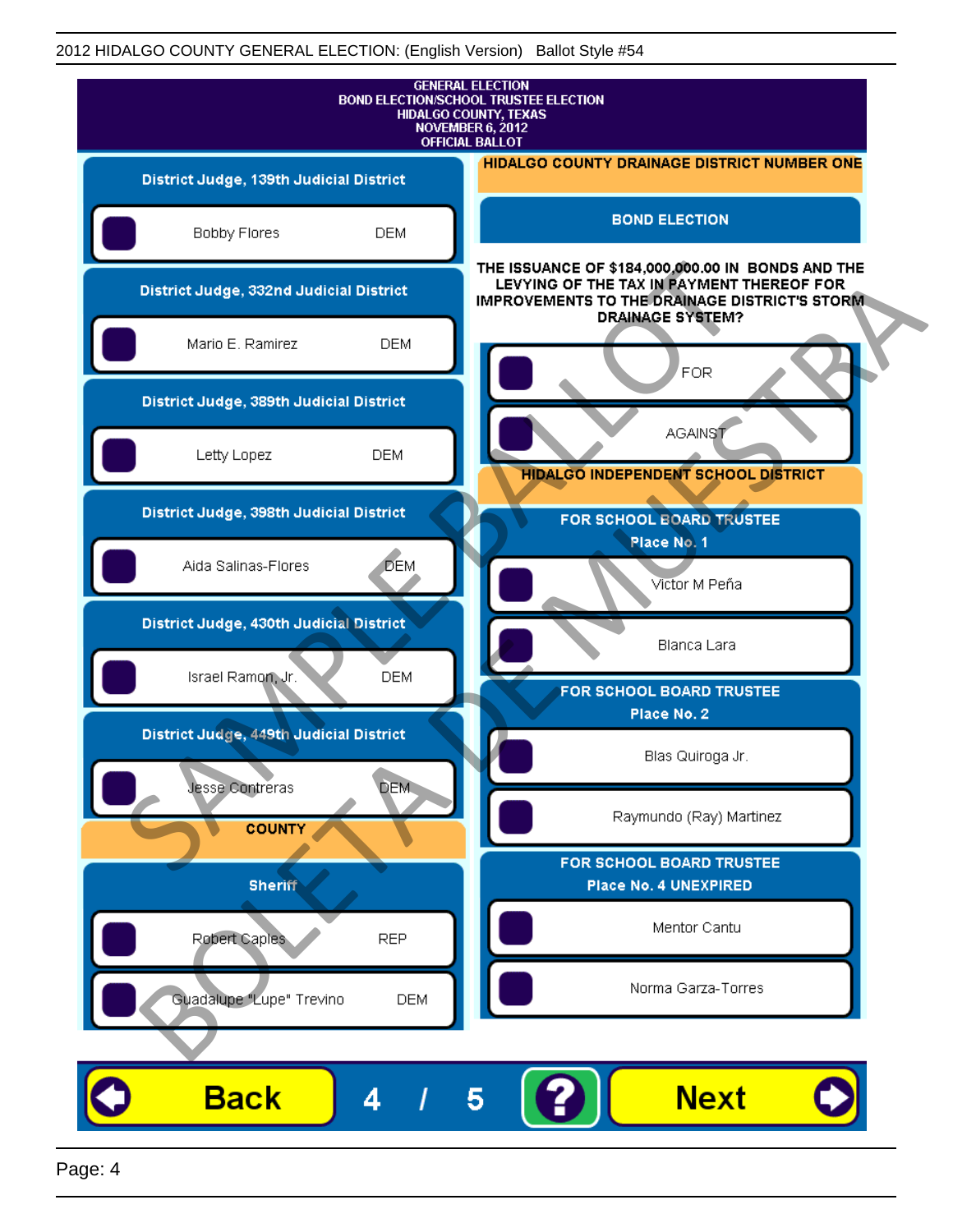|                                         |   | <b>GENERAL ELECTION</b><br>HIDALGO COUNTY, TEXAS<br><b>NOVEMBER 6, 2012</b><br><b>OFFICIAL BALLOT</b> | <b>BOND ELECTION/SCHOOL TRUSTEE ELECTION</b>                                                 |                                                                                                                          |        |  |
|-----------------------------------------|---|-------------------------------------------------------------------------------------------------------|----------------------------------------------------------------------------------------------|--------------------------------------------------------------------------------------------------------------------------|--------|--|
| FOR SCHOOL BOARD TRUSTEE                |   |                                                                                                       | UNOPPOSED CANDIDATES DECLARED ELECTED                                                        |                                                                                                                          |        |  |
| Place No. 5 UNEXPIRED                   |   |                                                                                                       |                                                                                              | Judge, County Court at Law No. 7                                                                                         |        |  |
| A. Alvin Sámano                         |   |                                                                                                       |                                                                                              | Sergio Valdez (DEM)<br>County Tax Assessor-Collector<br>Pablo "Paul" Villarreal, Jr. (DEM)                               |        |  |
| Rodolfo "Rudy" Francisco Franz!         |   |                                                                                                       |                                                                                              | <b>County Commissioner, Precinct No. 1</b><br>A.C. Cuellar Jr. (DEM)                                                     |        |  |
| FOR SCHOOL BOARD TRUSTEE<br>Place No. 6 |   |                                                                                                       |                                                                                              | County Commissioner, Precinct No. 3<br>Joe M. Flores (DEM)                                                               |        |  |
| Carlos Cardoza, Sr.                     |   |                                                                                                       | Justice of the Peace, Precinct No. 1 Place 1                                                 | Gilberto Saenz (DEM) <sup>®</sup>                                                                                        |        |  |
| Rafael "Ralph" Garza                    |   |                                                                                                       | Justice of the Peace, Precinct No. 2 Place 1<br>Justice of the Peace, Precinct No. 3 Place 1 | Robert M. "Bobby" Contreras (DEM)                                                                                        |        |  |
| FOR SCHOOL BOARD TRUSTEE<br>Place No. 7 |   |                                                                                                       | Justice of the Peace Precinct, No. 4 Place 1                                                 | Luis J. Garza (DEM)                                                                                                      |        |  |
| Yesenia Ayala                           |   |                                                                                                       |                                                                                              | Charlie Espinoza (DEM)<br>Constable, Precinct No. 1<br>Celestino Avila Jr. (DEM)                                         |        |  |
| David Badillo                           |   |                                                                                                       |                                                                                              | Constable, Precinct No. 2<br>Martin "Marty" Cantú (DEM)                                                                  |        |  |
|                                         |   |                                                                                                       |                                                                                              | Constable, Precinct No. 3<br>Lazaro "Larry" Gallardo Jr. (DEM)<br>Constable, Precinct No. 4<br>J.E. "Eddie" Guerra (DEM) |        |  |
|                                         |   |                                                                                                       |                                                                                              |                                                                                                                          |        |  |
|                                         |   |                                                                                                       |                                                                                              |                                                                                                                          |        |  |
| <b>Back</b>                             | 5 | 5                                                                                                     | 2                                                                                            |                                                                                                                          | Review |  |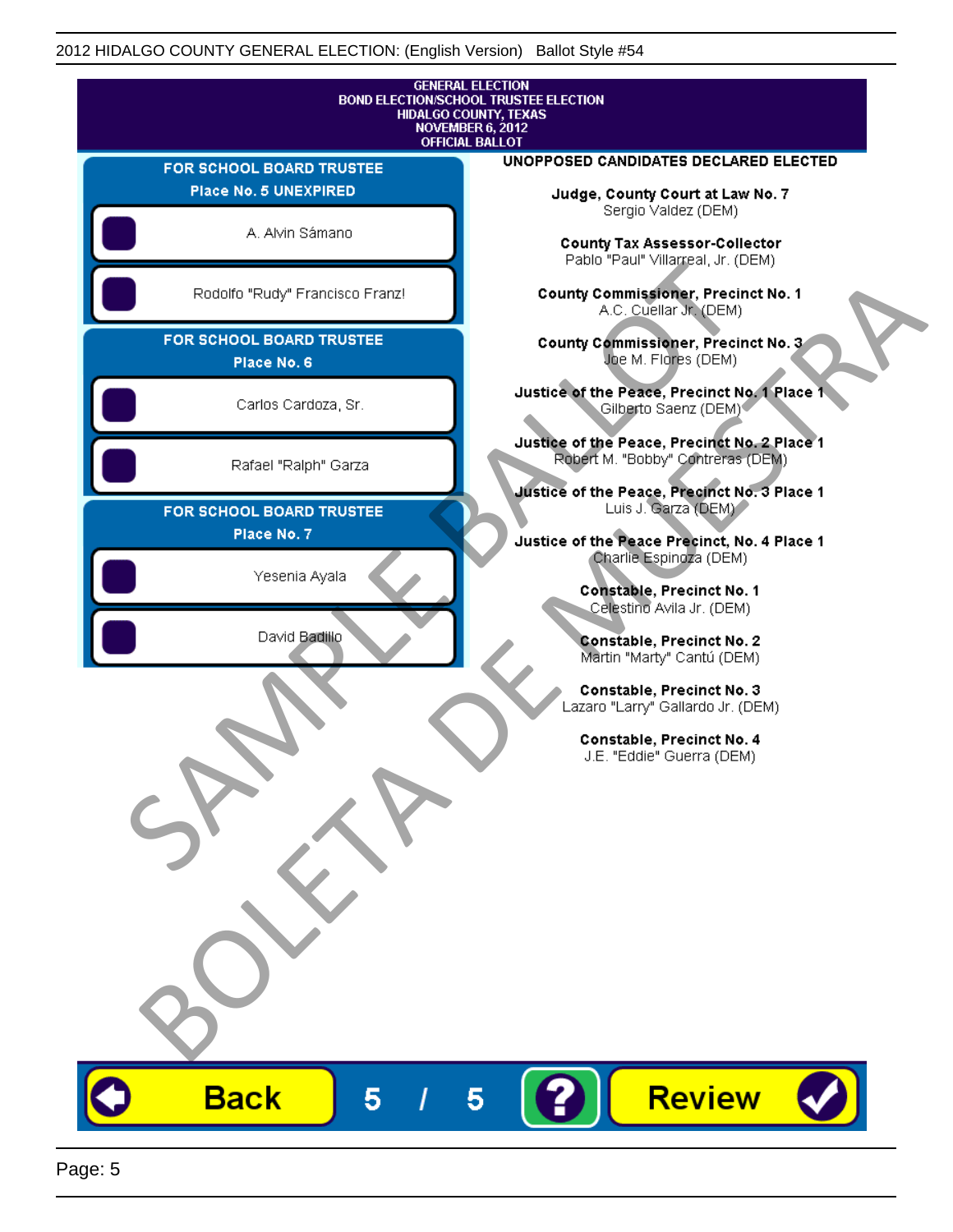Press the candidate name or contest title to return to a contest.

Vote button will light up when

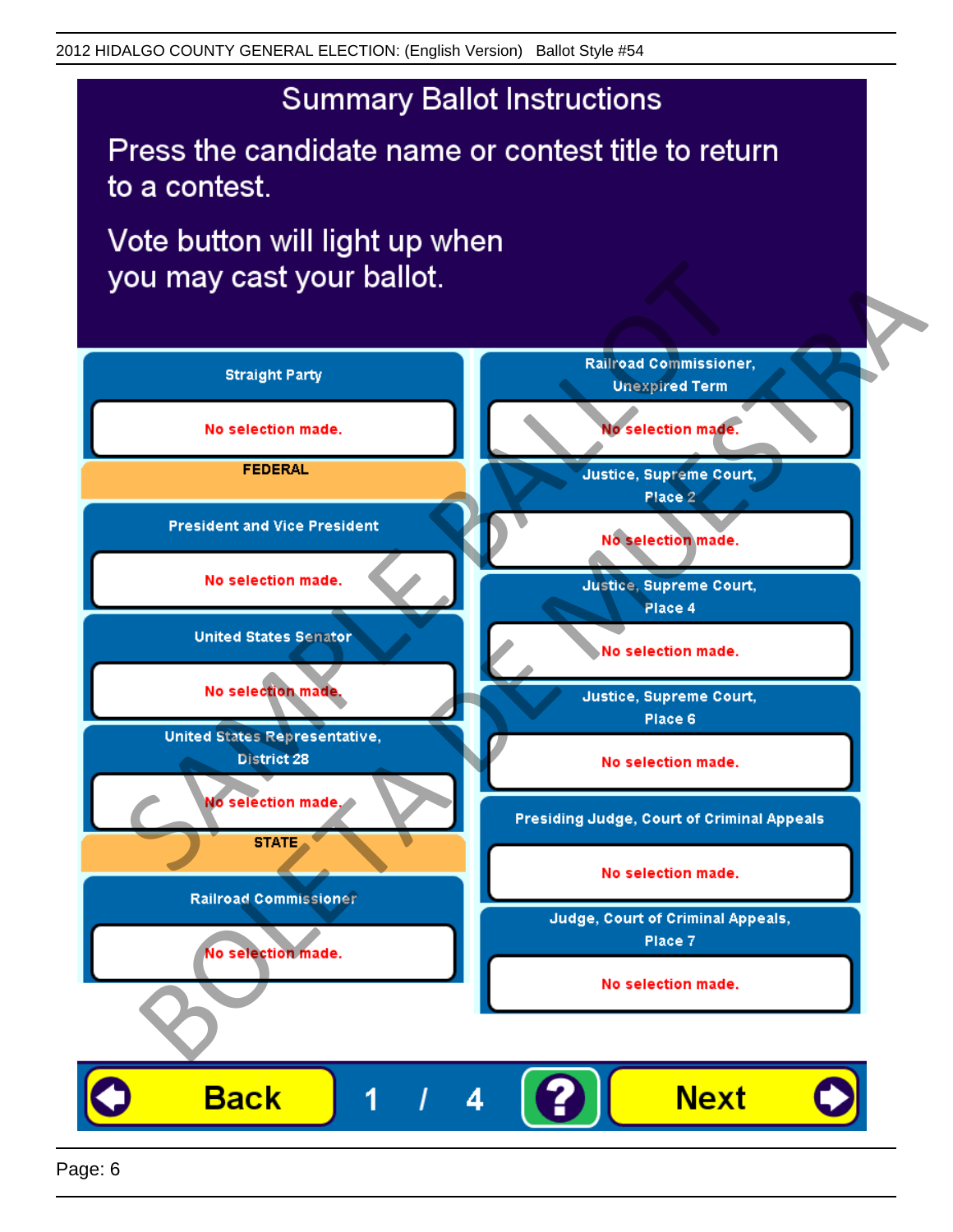Press the candidate name or contest title to return to a contest.

Vote button will light up when



Page: 7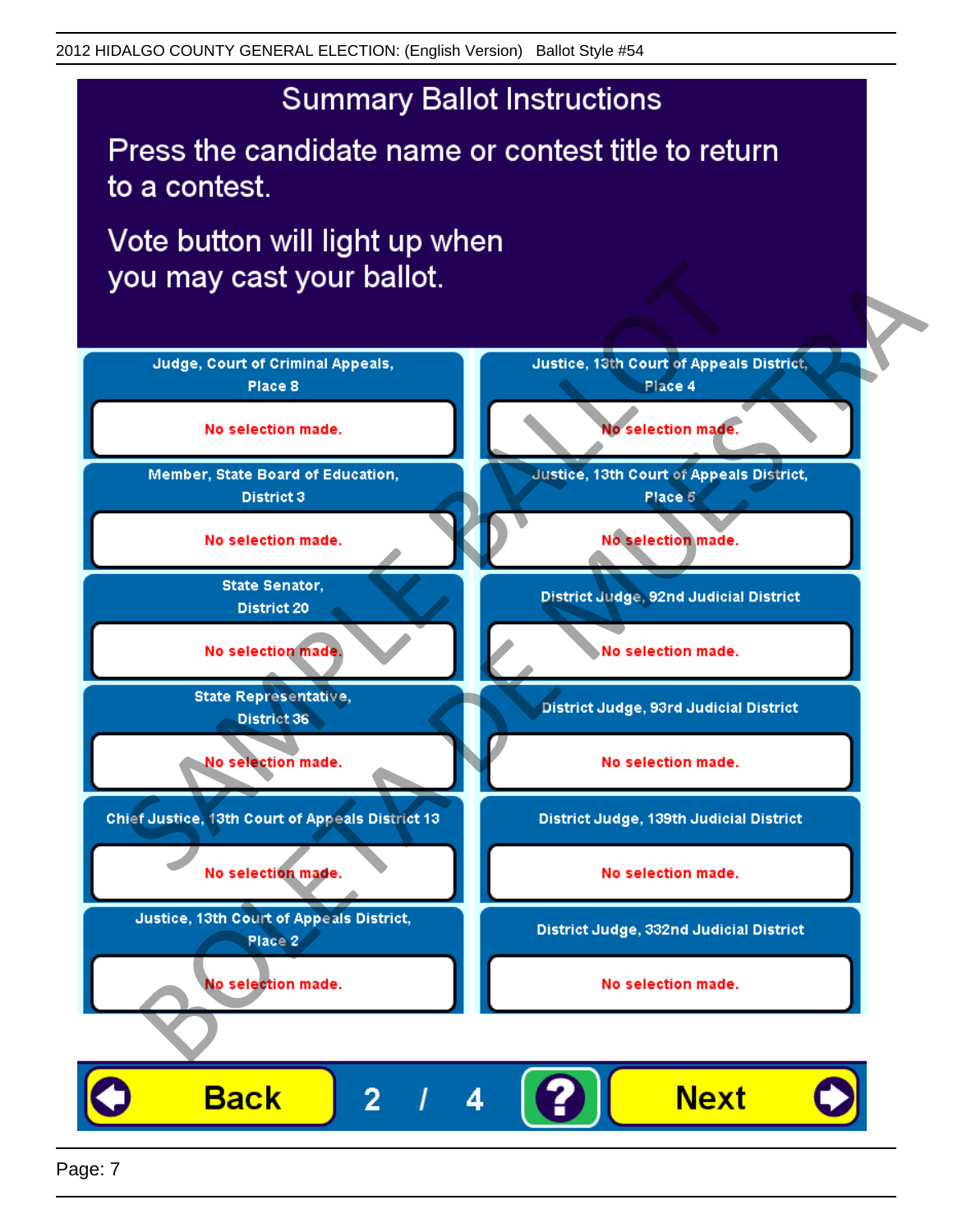Press the candidate name or contest title to return to a contest.

Vote button will light up when